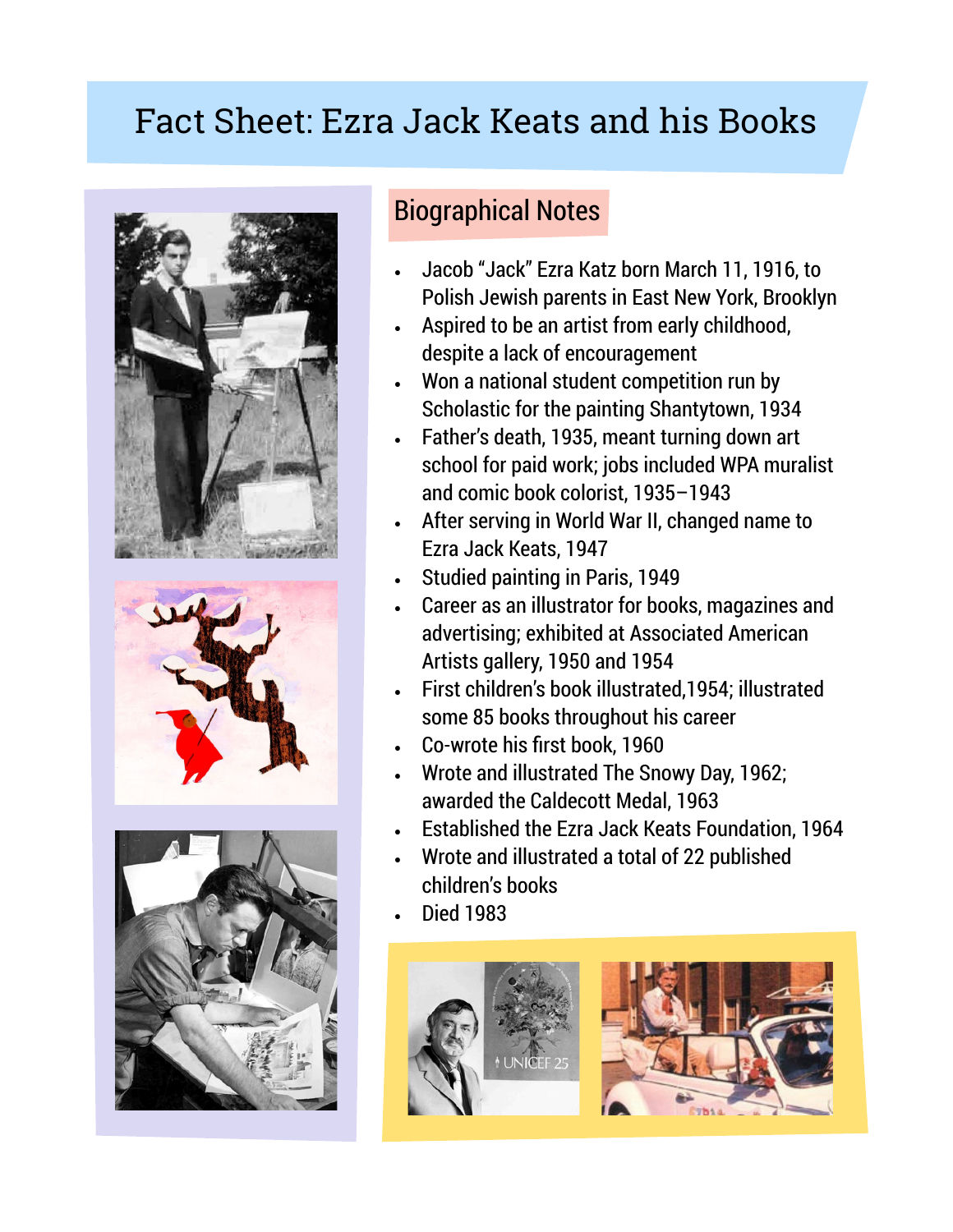### Books & Awards

#### **Books Written & Illustrated by Keats**

My Dog Is Lost! (Mi Perro Se Ha Perdido!) co-author Pat Cherr, 1960

The Snowy Day, 1962

- Caldecott Medal, 1963
- Venice Film Festival Lion of Saint Mark Award, for best short film for children, 1965
- New York Public Library's 150 most influential books of the 20th century, 1996

Whistle for Willie, 1964 John Henry, An American Legend, 1965 Jennie's Hat, 1966

- Children's Book of the Year, 1986 Peter's Chair, 1967
- A Letter to Amy, 1968
- Children's Book of the Year, 1968 Goggles! 1969
- Children's Book of the Year, 1969
- Caldecott Medal Honor Book, 1970
- Hi, Cat! 1970
- Horn Book Award for illustration, 1970
- Children's Book of the Year

Apt. 3, 1971

- School Library Journal's Best Books, 1971
- Children's Book of the Year, 1971, 1986 Pet Show! 1972
- Children's Book of the Year

Skates!, 1973

Psst! Doggie-, 1973

Dreams, 1974

- Children's Book of the Year Kitten for a Day, 1974 Louie, 1975
- Children's Book of the Year The Trip, 1978
- Children's Choices Award, 1977

Maggie and the Pirate, 1979 Louie's Search, 1980 Regards to the Man in the Moon, 1981 Clementina's Cactus, 1982 Regards to the Man in the Moon, 1987 • Children's Book of the Year Posthumous: One Red Sun, 1998 Keats's Neighborhood, 2002

#### **Select Books Illustrated by Keats**

In a Spring Garden, 1965

• Library of Congress Books of the Year, 1965 The Little Drummer Boy, 1968 Over in the Meadow, 1972

• Children's Book of the Year